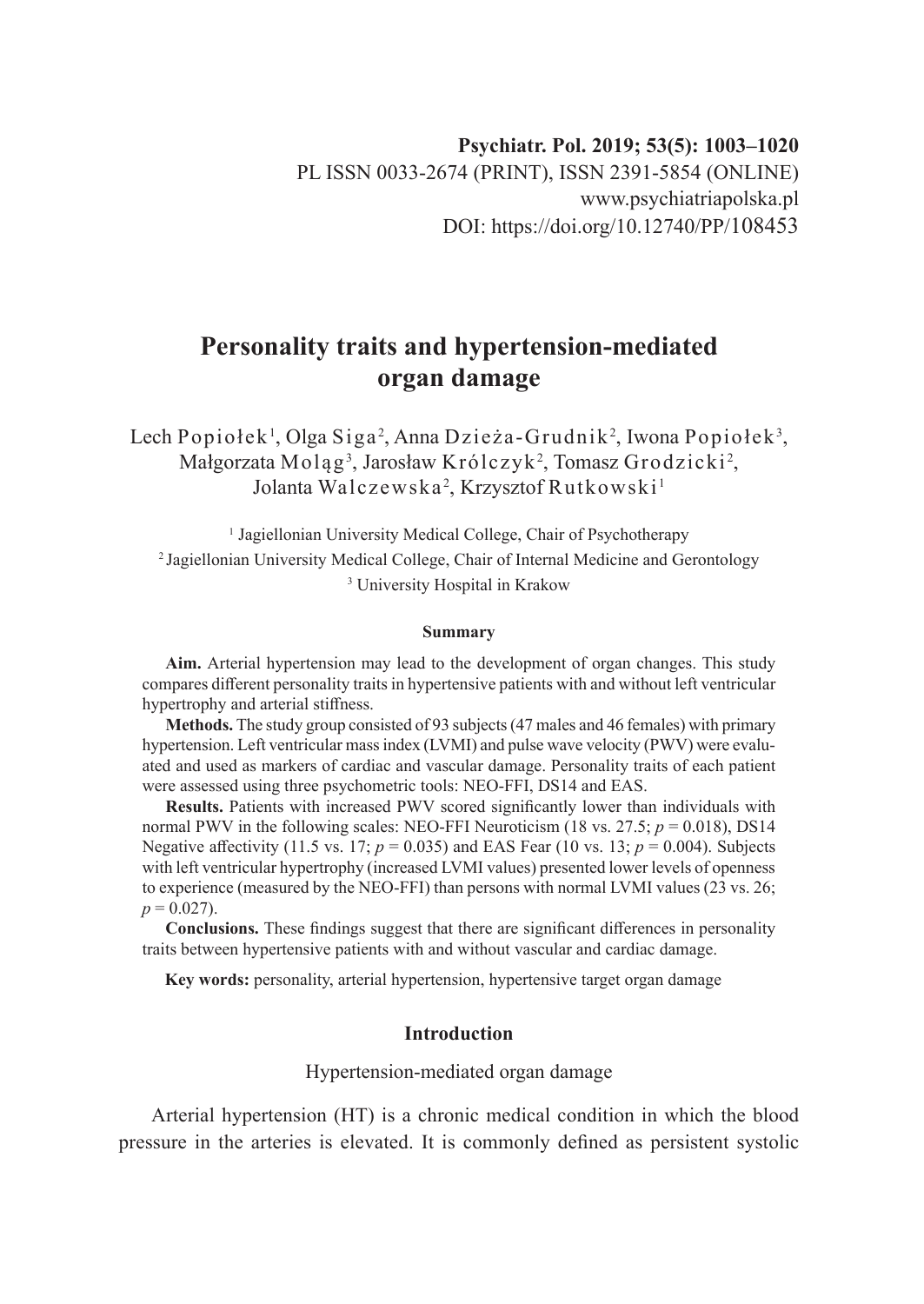blood pressure  $\geq 140$  mmHg and/or persistent diastolic blood pressure  $\geq 90$  mmHg [1]. Chronically elevated blood pressure may lead to the development of changes in major organs fed by the circulatory system, such as: heart, kidneys, brain, and eyes [2]. These changes are grouped under the term 'target organ damage' (TOD) or 'hypertension-mediated organ damage' (HMOD). ESH/ESC guidelines for the management of arterial hypertension enumerate the following symptoms of HMOD: left ventricular hypertrophy, increased pulse wave velocity, carotid wall thickening or the presence of atherosclerotic plaque, microalbuminuria, decreased estimated glomerular filtration rate, decreased ankle-brachial index and increased pulse pressure in the elderly [1].

The mechanism underlying organ changes in the course of arterial hypertension is complex. Contemporary studies show that at least the following pathophysiological processes are involved in the development of HMOD: endothelial activation, platelet activation and changes in the renin-angiotensin-aldosterone system [2]. To date, many different factors associated with the development of HMOD have been identified (e.g., subjects' age, body fat, blood pressure, smoking status or physical activity level [3–6]). However, to our knowledge, there were no attempts to identify psychological variables that differentiate patients with and without HMOD.

#### Personality and health

Mutual relations between psychological functioning and somatic health have been studied for many years. Different studies showed that, among others, variables associated with personality may be significantly related to cardiovascular health (e.g., [7–9]). Many studies in this field were based on the big five personality traits theory (i.e., on the five factor model of personality). According to this model, each person (independently of their sex and culture [10]) may be described using five different and independent domains: neuroticism, extraversion, openness to experience, conscientiousness, and agreeableness [11]. Contemporary studies on the associations between five broad dimensions of personality and health revealed that high level of openness to experience may be treated as a protective factor for incident coronary heart disease [7], while high level of conscientiousness may be protective against metabolic syndrome [12].

Other studies on the associations between personality variables and somatic health were based on type D personality theory. People with this type of personality are characterized by the tendency to experience increased negative emotions across time and situations (in other words they have tendency towards negative affectivity). They also tend not to share these emotions with others because of fear of disapproval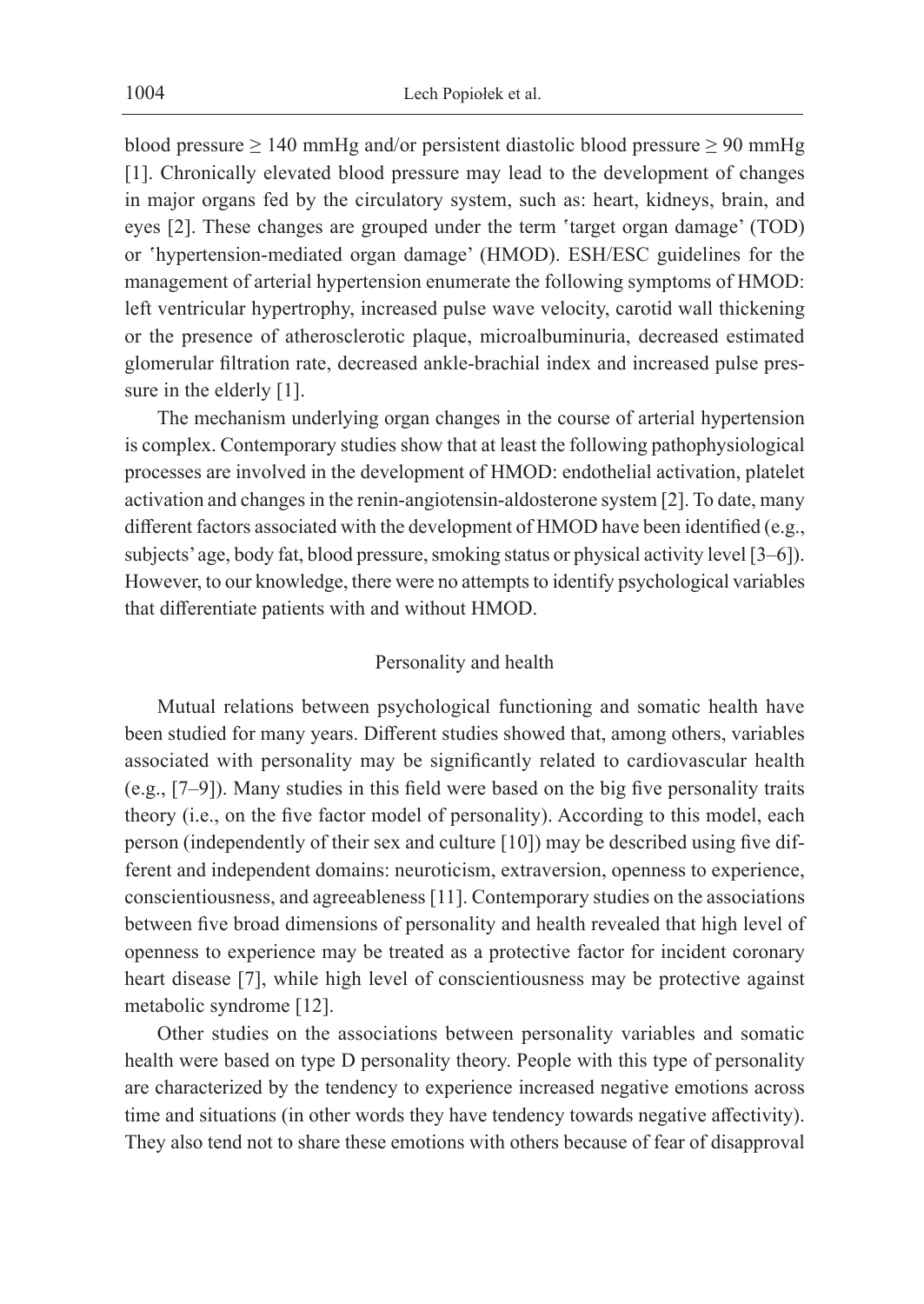(this dimension of type D personality is called social inhibition) [8]. To date, studies revealed that type D personality may be treated as significant predictor of mortality in patients with established coronary heart disease [8] and may be associated with increased prevalence of ventricular arrhythmias in people without coronary heart disease [13]. The prevalence of type D personality among people with arterial hypertension reaches 53% [14].

Some studies in the field of psychosomatics were focused on specific aspects of individual's personality that are regarded to be innate (rather than learned) and that appear during the first year of life. This set of dispositions is collectively called temperament. According to the popular theory created by Buss and Plomin, there are only three basic temperamental variables: emotionality, activity and sociability [15, 16]. One of these variables – activity – has been associated by Finnish researchers with the development of carotid atherosclerosis in young males [17].

The mechanism underlying observed associations between personality traits (or temperamental traits) and cardiovascular health is complex and not well understood. Many independent studies show that some personality traits may be linked to health behaviors, which may be either risky (e.g., smoking, unprotected sex or substance abuse) or protective (e.g., physical activity, weight control or regular dental examinations) [18–20].

Personality may be also linked to health through the situations that people select or evoke [21]. For example, individuals who are high on conscientiousness are more likely to remain consistently married, which has proven to be beneficial for health [22]. What is more, three personality traits that are described in the five-factor model (extraversion, agreeableness and conscientiousness [23]) are related to the quantity and quality of people's social relationships and through this pathway may influence the risk of mortality [24].

Some studies suggest that specific personality traits are associated with the level of pro-inflammatory cytokines. For example, according to Sutin et al. [25] individuals who are high on neuroticism and low on conscientiousness show elevated levels of interleukin 6 (IL-6). At the same time, study by Denollet et al. [26] shows that type D personality is associated with increased tumor necrosis factor alpha (TNF- $\alpha$ ) activity in patients with chronic heart failure. Both, IL-6 an TNF-α, were found to be significantly higher in patients with HMOD than in hypertensive individuals without such health complications [27].

All of the abovementioned mechanisms may underlie potential associations between specific personality traits (or temperamental traits) and hypertension-mediated organ damage. Due to the high complexity of topics discussed in this work and due to the fact that relations between personality and hypertensive target organ damage have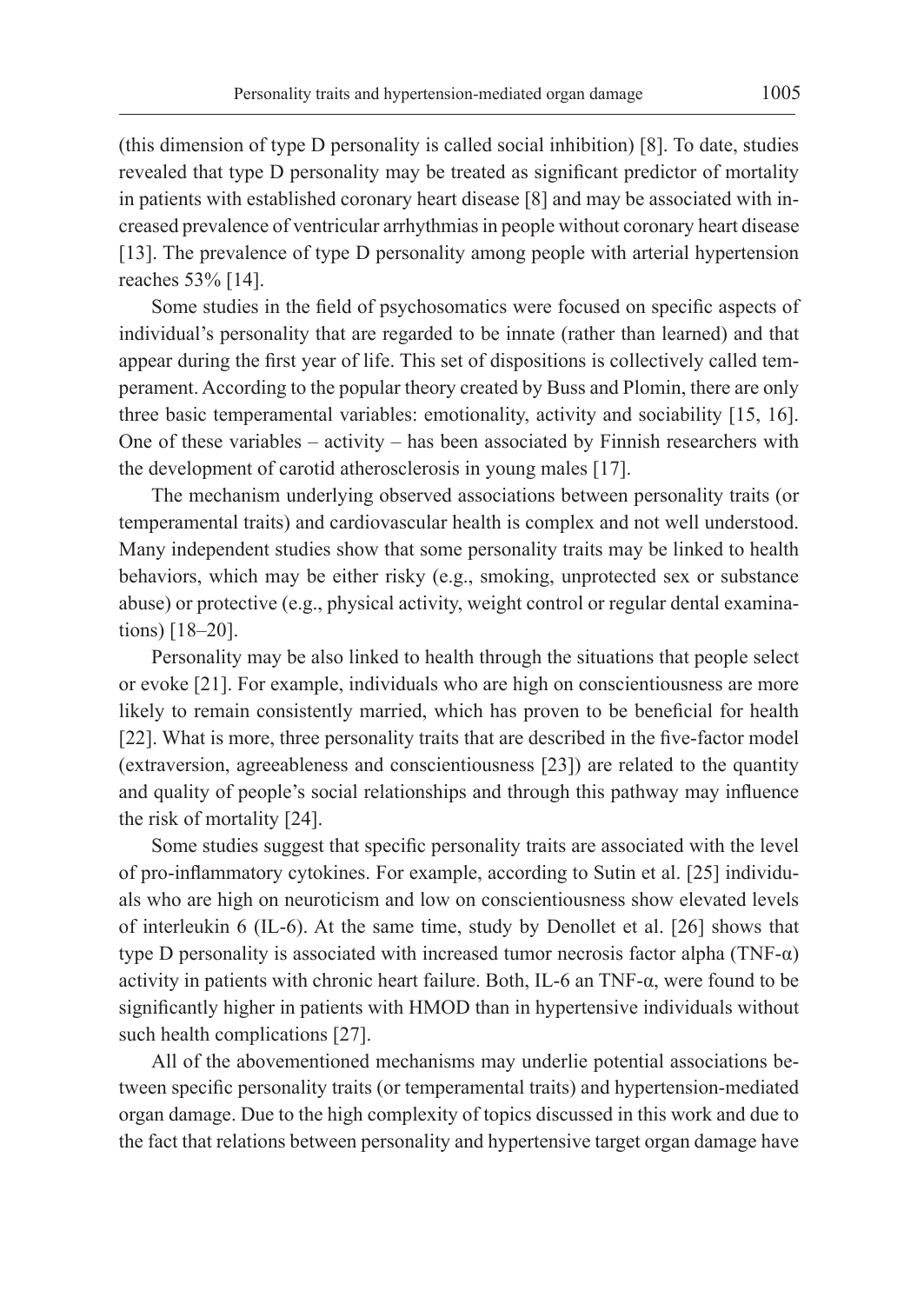not been studied yet, our research hypothesis would be very general. We hypothesize that hypertensive patients with cardiac and vascular damage have different levels of personality traits than individuals with hypertension, but without HMOD.

During the project two databases (MEDLINE and Scopus) have been screened. The following key words have been used: blood pressure, DS14, EAS, end organ damage, HMOD, hypertension, hypertension-mediated organ damage, hypertensive organ damage, left ventricular hypertrophy, left ventricular mass index, LVH, LVMI, markers of TOD, NEO-FFI, NEO-PI-R, organ damage, personality, personality differences, psychology, psychopathology, pulse wave velocity, PWV, target organ damage, TOD, type D personality. No articles on the relationship between hypertension-mediated organ damage and personality have been found.

## **Material and methods**

This study was performed at the Hypertension Outpatient Clinic of the University Hospital in Krakow. It was approved by the Bioethics Committee of the Jagiellonian University (KBET/151/B/2012). Research participants gave informed consent for all procedures performed during the study. This paper is a partial report of the results that were revealed during the study.

#### Study group

The study population consisted of consecutive patients seen in the Hypertension Outpatient Clinic, who fulfilled the following criteria: age – at least 18 years; ethnicity – Caucasian; confirmed diagnosis of primary arterial hypertension. The exclusion criteria were: documented history of traumatic brain injury; documented history of mental disorders (especially: dementia, schizophrenia, mood disorders, substance dependence); high scores (T-score  $> 65$ ) in clinical scales of the MMPI-2; current psychiatric medications intake; systolic heart failure; chronic kidney disease; acute or chronic inflammation; neoplasm.

### Variables and measurements

All study participants have undergone clinical assessment. All patients have also been offered to participate in the following procedures: echocardiography, pulse wave velocity measurement and psychological testing.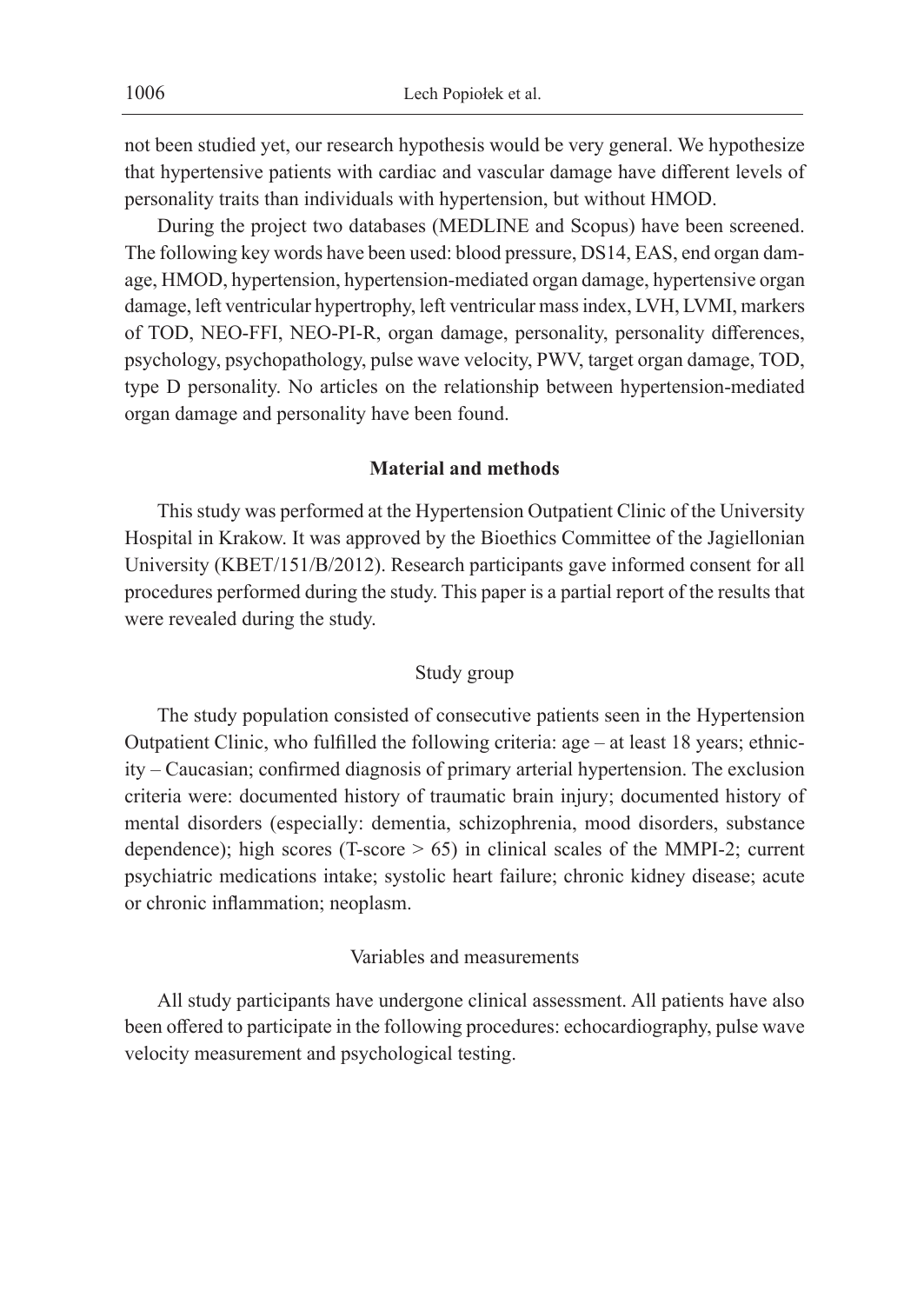#### **Clinical assessment**

Each patient was interviewed to obtain a detailed medical and lifestyle history, specifically including the following data: history of hypertension; current and past chronic diseases; tobacco, drug and alcohol use; physical activity level; medication use and family history of cardiovascular disease. Each interview was supplemented with analysis of medical records submitted by the patient.

Subjects' weight and height were measured and used to calculate body mass index (BMI). Waist and hip measures were taken to assess waist-to-hip ratio (WHR). Patients' blood samples were collected to perform basic biochemical blood tests.

Participants' blood pressure was assessed with the use of ambulatory blood pressure monitoring method (ABPM). 24-hour ABPM was performed using Spacelabs 90207 device (Spacelabs Healthcare, Snoqualmie, WA, USA). The ABPM readings took place on weekdays, and patients were advised to work and behave as usual.

## Echocardiography

Echocardiography was performed in 89 out of 93 patients (data from 4 patients were not taken into consideration due to the poor quality of echocardiographic images). Each measurement was performed by an experienced physician using a Toshiba Xario XG device (Toshiba, Tokyo, Japan) equipped with a 2.5–3.5MHz array transducer probe. Left ventricular mass index (LVMI) was calculated according to the guidelines issued by the American Society of Echocardiography [28].

Women with LVMI values exceeding  $95 \text{ g/m}^2$  and men with LVMI values exceeding 115  $g/m^2$  were included in the group with left ventricular hypertrophy [1].

#### Pulse wave velocity measurement

Pulse wave velocity (PWV) was assessed using a COMPLIOR device (Colson, Garges les Genosse, France). It was calculated by dividing 80% of the direct carotid-femoral distance by pulse wave transit time [29]. Each measurement was performed by qualified physician following a standardized protocol. The statistical analysis of gathered data was based on the mean of 10 consecutive PWV measurements after 10 minutes of rest in a supine position in a quiet room with stable room temperature [30].

PWV values > 10 m/s in both sexes were classified as increased [1]. Increased PWV was treated as a marker of arterial stiffness.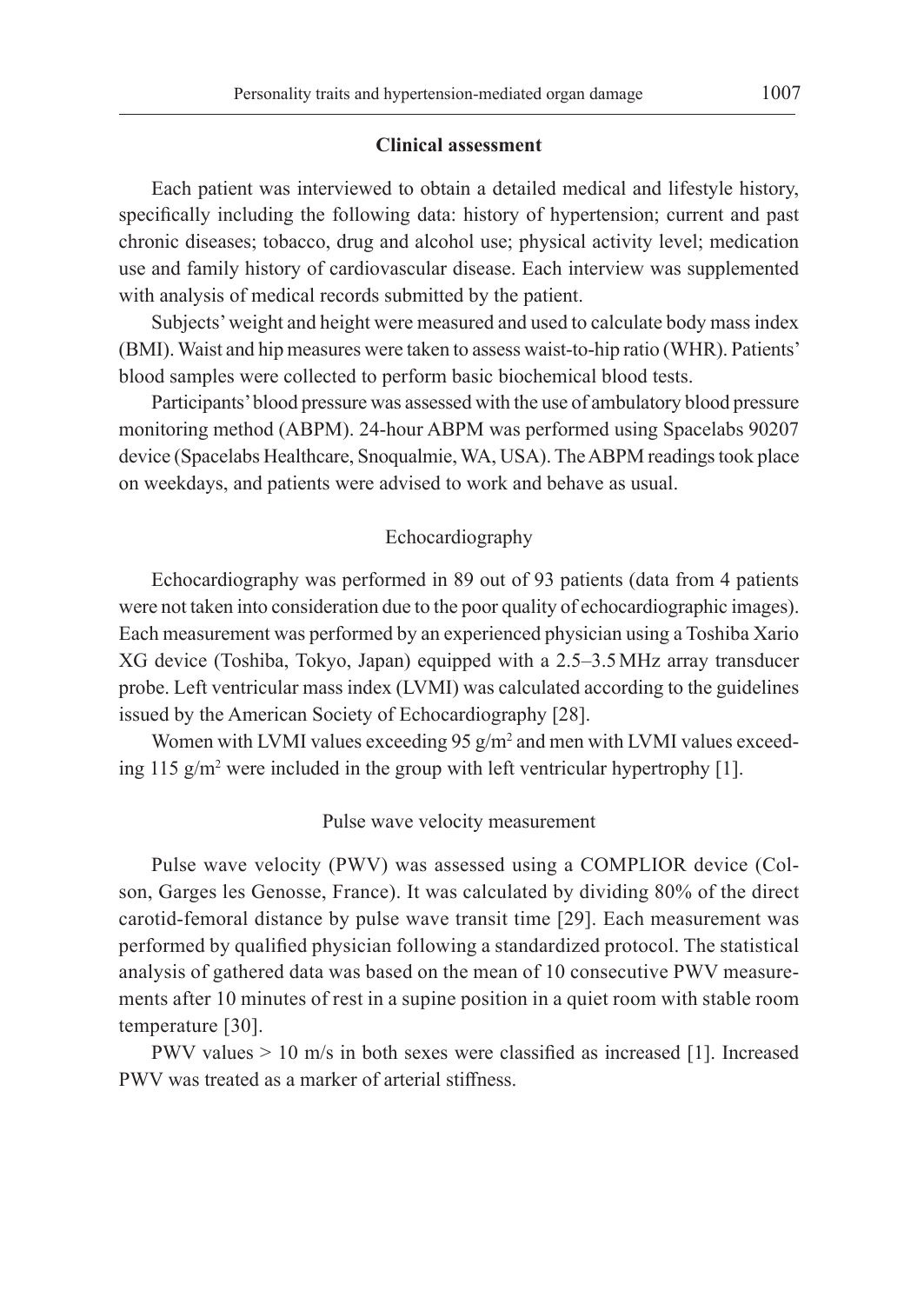### Psychological testing

Patients enrolled into the study were assessed using the following psychometric methods: NEO-FFI, DS14 and EAS. Each instrument was translated into Polish and standardized by the Psychological Test Laboratory of the Polish Psychological Association [11, 16, 31]. Psychological assessment of each patient was performed by a licensed psychologist trained at the Department of Psychotherapy, Jagiellonian University Medical College.

Five main dimensions of subjects' personality were assessed using the NEO-FFI. This tool consists of 5 scales, that measure individuals' neuroticism, extraversion, openness to experience, conscientiousness, and agreeableness [11]. Each scale is comprised of 12 items, which are rated according to a 5-point scale. Raw testing results may be compared to standardized scores separately for men and women of different ages. The psychometric properties of the Polish version of the NEO-FFI are satisfactory with Cronbach's α ranging from  $0.68$  to  $0.82$  for all five scales of the inventory [11]. The following Cronbach's  $\alpha$  coefficients were calculated in the study group: 'Openness to experience' – 0.66; 'Conscientiousness' – 0.80; 'Extraversion' – 0.77; 'Agreeableness' – 0.78; 'Neuroticism' – 0.86.

Type D personality was assessed using the DS14 scale. This psychometric method consists of two subscales that measure negative affectivity and social inhibition [14]. Each subscale consists of 7 items, which are rated according to a 5-point scale (from 0 – 'false' to 4 – 'true'). People who score high ( $\geq$  10 points) on both negative affectivity and social inhibition are classified as type D [31]. Psychometric properties of the Polish version of the DS14 scale are good with Cronbach's  $\alpha$  of 0.86 and 0.84 and test–retest reliability of 0.74 and 0.70 for the 'Negative affectivity' and 'Social inhibition' subscales, respectively [31]. In case of our study group Cronbach's α coefficients were: 0.90 for the 'Negative affectivity' subscale and 0.86 for the 'Social inhibition' subscale.

The EAS Temperament Survey for adults (in Poland: EAS-D) was used to assess temperamental traits. This tool consists of 20 items, which form 5 scales: Emotionality-Distress, Emotionality-Fear, Emotionality-Anger, Activity, Sociability [32]. Each scale consists of 4 statements, which are rated using 5-point scale (from  $1 -$  definitely disagree' to 5 – 'definitely agree'). Psychometric properties of the EAS-D are acceptable with Cronbach's  $\alpha$  ranging from 0.57 to 0.74 and two-week test–retest reliability ranging from 0.71 to 0.84 for all five scales of the method [16]. Statistical analysis of data obtained during the study revealed the following Cronbach's  $\alpha$  coefficient values: 'Emotionality-Distress' – 0.76; 'Emotionality-Fear' – 0.74; 'Emotionality-Anger' – 0.66; 'Activity' – 0.57 and 'Sociability' – 0.62.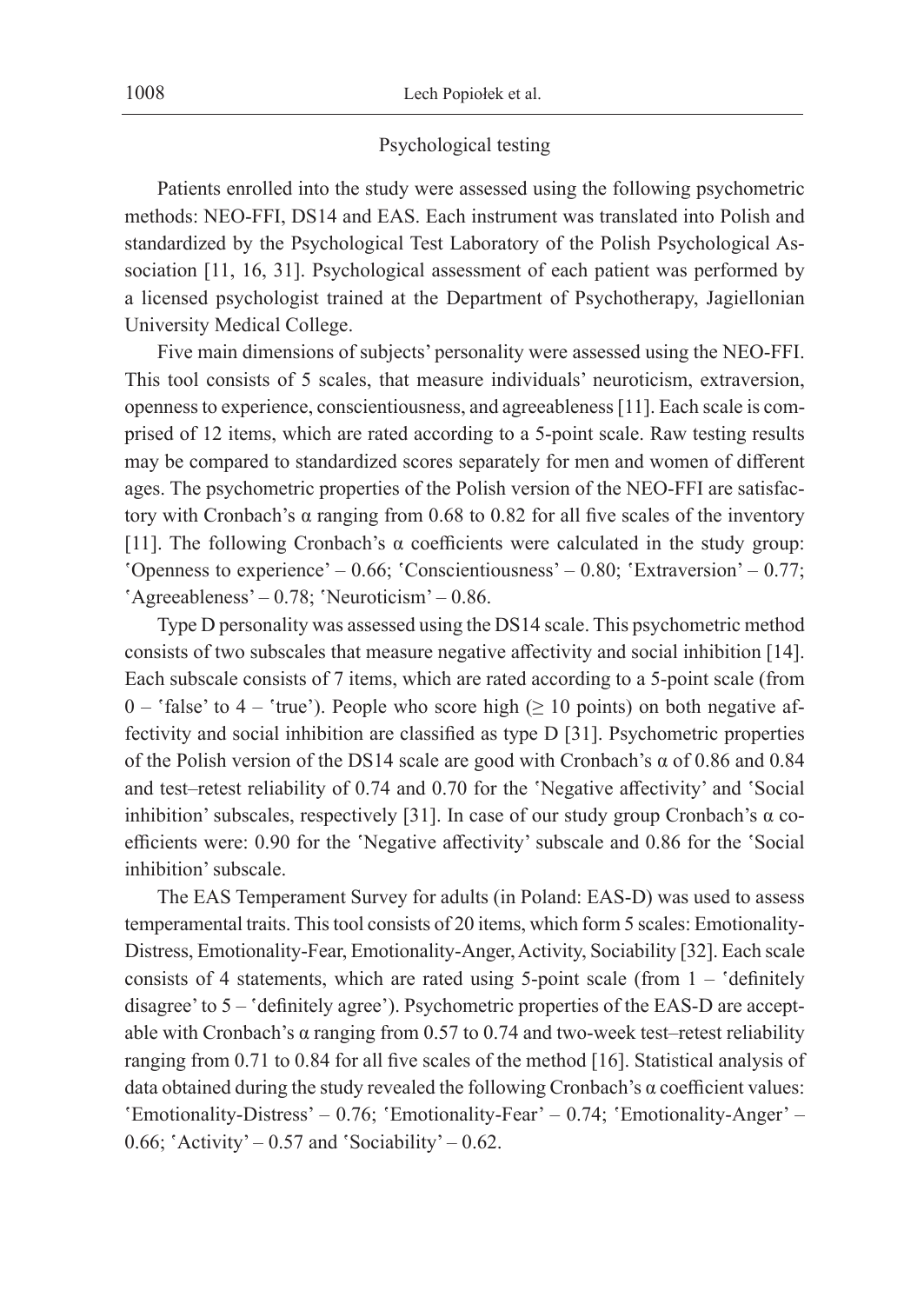#### Statistical analysis

Statistical analysis of gathered data was performed using STATISTICA 12.0 PL software (StatSoft, Tulsa, OK, USA). The significance level (alpha) was set at 0.05. Statistical distribution of each variable was assessed using the Shapiro-Wilk test. Normally distributed variables were compared using Student's *t*-tests. Mann-Whitney *U* tests and Kruskal-Wallis tests were applied to compare variables that were not normally distributed. Chi-squared tests were used to compare proportions in the study subgroups. Correlation analysis was based on Spearman's rank correlation coefficients.

## **Results**

The study group consisted of 93 adult people (46 women and 47 men) with primary arterial hypertension. Baseline characteristics of the study population are shown in Table 1. Descriptive statistics for psychological variables in the study group are shown in Table 2.

| Variables                                    | $N = 93$            | Reference range                    |
|----------------------------------------------|---------------------|------------------------------------|
| Age, years, median (IQR)                     | 49 (41-57)          |                                    |
| Women, n (%)                                 | 46 (49.46%)         |                                    |
| BMI( kg/m <sup>2</sup> ), median (IQR)       | 28.09 (25.01-31.25) | 18.50-24.99                        |
| WHR, median (IQR)                            | $0.93(0.83 - 0.99)$ | $< 0.85$ (women) or $< 0.90$ (men) |
|                                              | Blood pressure      |                                    |
| ABPM SBP (mmHg), mean (SD)                   | 127.86 (12.70)      | < 130.00                           |
| ABPM DBP (mmHg), mean (SD)                   | 79.25 (9.20)        | < 80.00                            |
| Nocturnal SBP dipping (%), median (IQR)      | 11.03 (7.77-13.78)  | 10.00-20.00                        |
| Nocturnal DBP dipping (%), mean (SD)         | 22.65 (8.56)        | 10.00-20.00                        |
|                                              | Laboratory measures |                                    |
| Fasting blood glucose (mmol/L), median (IQR) | $5.12(4.61 - 5.81)$ | 3.30-5.60                          |
| HbA1c (%), median (IQR)                      | 5.60 (5.40-5.80)    | 4.30-5.90                          |
| Total cholesterol (mmol/L), median (IQR)     | $5.30(4.60 - 6.00)$ | $3.20 - 5.20$                      |
| LDL (mmol/L), median (IQR)                   | $3.00(2.40 - 3.70)$ | < 3.40                             |
| HDL (mmol/L), median (IQR)                   | $1.50(1.23 - 1.86)$ | > 1.00                             |

Table 1. **Baseline characteristics of the study group**

*table continued on the next page*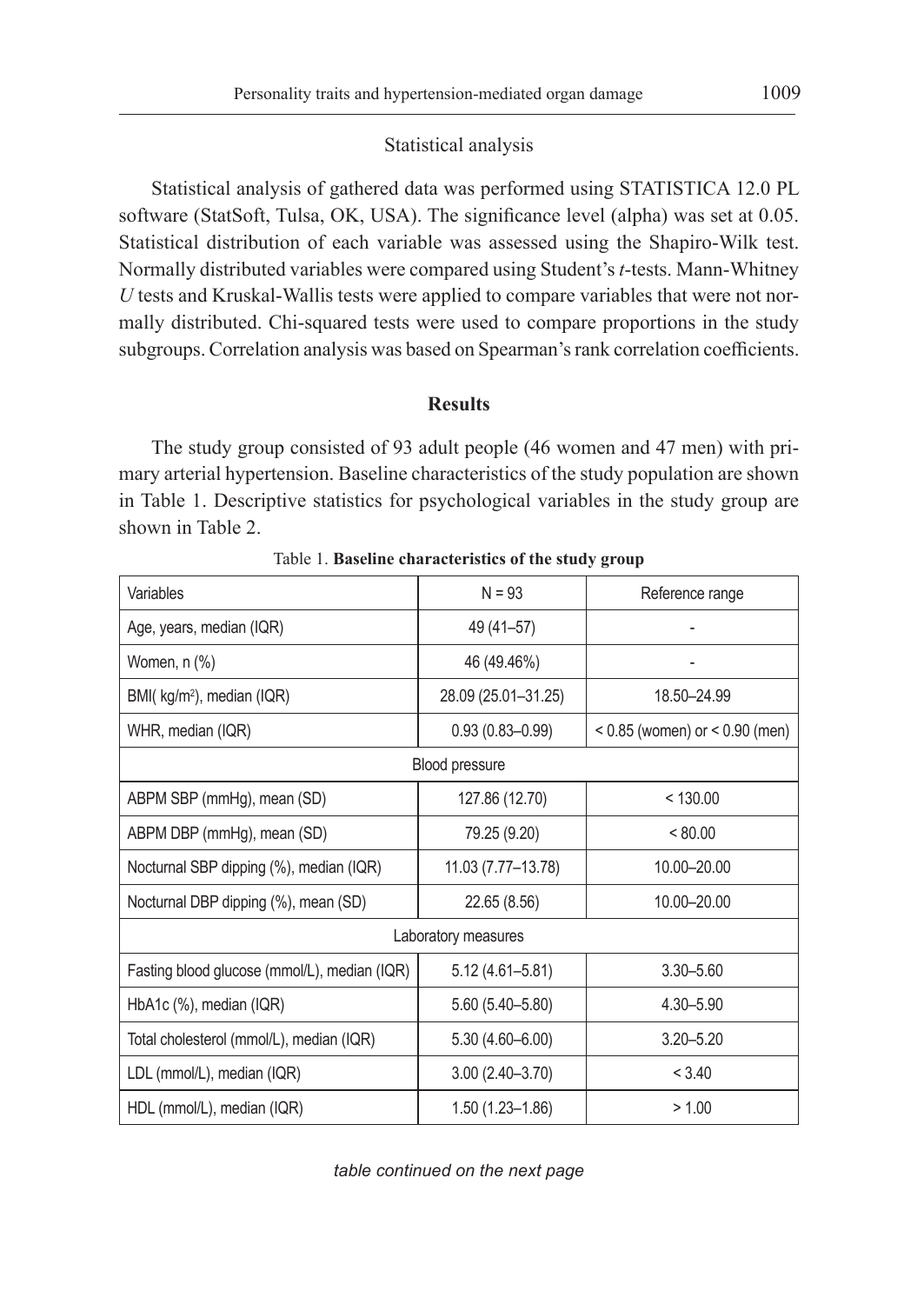| Triglycerides (mmol/L), median (IQR)          | $1.40(0.99 - 1.75)$   | < 2.26                                |  |  |  |  |  |
|-----------------------------------------------|-----------------------|---------------------------------------|--|--|--|--|--|
| Serum creatinine (µmol/L), median (IQR)       | 73.00 (67.00-82.00)   | 62.00-106.00                          |  |  |  |  |  |
| Markers of hypertension-mediated organ damage |                       |                                       |  |  |  |  |  |
| PWV (m/s), median (IQR)                       | 12.07 (10.68-14.45)   | $\leq 10$                             |  |  |  |  |  |
| LVMI $(g/m^2)$ , median (IQR)                 | 95.88 (77.66-110.82)* | $\leq$ 95 (women) or $\leq$ 115 (men) |  |  |  |  |  |

 $N = 89$ 

ABPM – ambulatory blood pressure monitoring; BMI – body mass index; DBP – diastolic blood pressure; HDL – high density lipoproteins; IQR – interquartile range; LDL – low density lipoproteins; LVMI – left ventricular mass index; PWV – pulse wave velocity; SBP – systolic blood pressure; WHR – waist to hip ratio

Table 2. **Descriptive statistics for psychological variables in the study group**

| Variables              | Minimum | $Q_{1}$ | Median $(Q_2)$ | $Q_{3}$ | Maximum |  |
|------------------------|---------|---------|----------------|---------|---------|--|
| NEO-FFI                |         |         |                |         |         |  |
| Neuroticism            | 5.0     | 15.0    | 20.0           | 29.0    | 44.0    |  |
| Extraversion           | 7.0     | 22.0    | 27.0           | 31.0    | 43.0    |  |
| Openness to experience | 11.0    | 21.0    | 25.0           | 29.0    | 37.0    |  |
| Agreeableness          | 8.0     | 27.5    | 32.0           | 36.0    | 42.0    |  |
| Conscientiousness      | 18.0    | 28.5    | 33.5           | 38.0    | 46.0    |  |
| <b>DS14</b>            |         |         |                |         |         |  |
| Negative affectivity   | 0.0     | 7.5     | 12.0           | 17.0    | 28.0    |  |
| Social inhibition      | 0.0     | 5.0     | 9.0            | 14.0    | 22.0    |  |
|                        |         | EAS     |                |         |         |  |
| Emotionality-Distress  | 5.0     | 8.0     | 12.0           | 14.0    | 20.0    |  |
| Emotionality-Fear      | 5.0     | 8.0     | 10.5           | 13.0    | 20.0    |  |
| Emotionality-Anger     | 4.0     | 10.0    | 12.0           | 14.0    | 20.0    |  |
| Activity               | 7.0     | 11.0    | 14.0           | 16.0    | 20.0    |  |
| Sociability            | 6.0     | 10.0    | 13.5           | 15.0    | 20.0    |  |

 $Q_1$ – quartile 1;  $Q_2$ – quartile 2;  $Q_3$ – quartile 3

Study participants were treated with the following antihypertensive medications: diuretics (more than 46% of the study group), calcium channel blockers (almost 40%),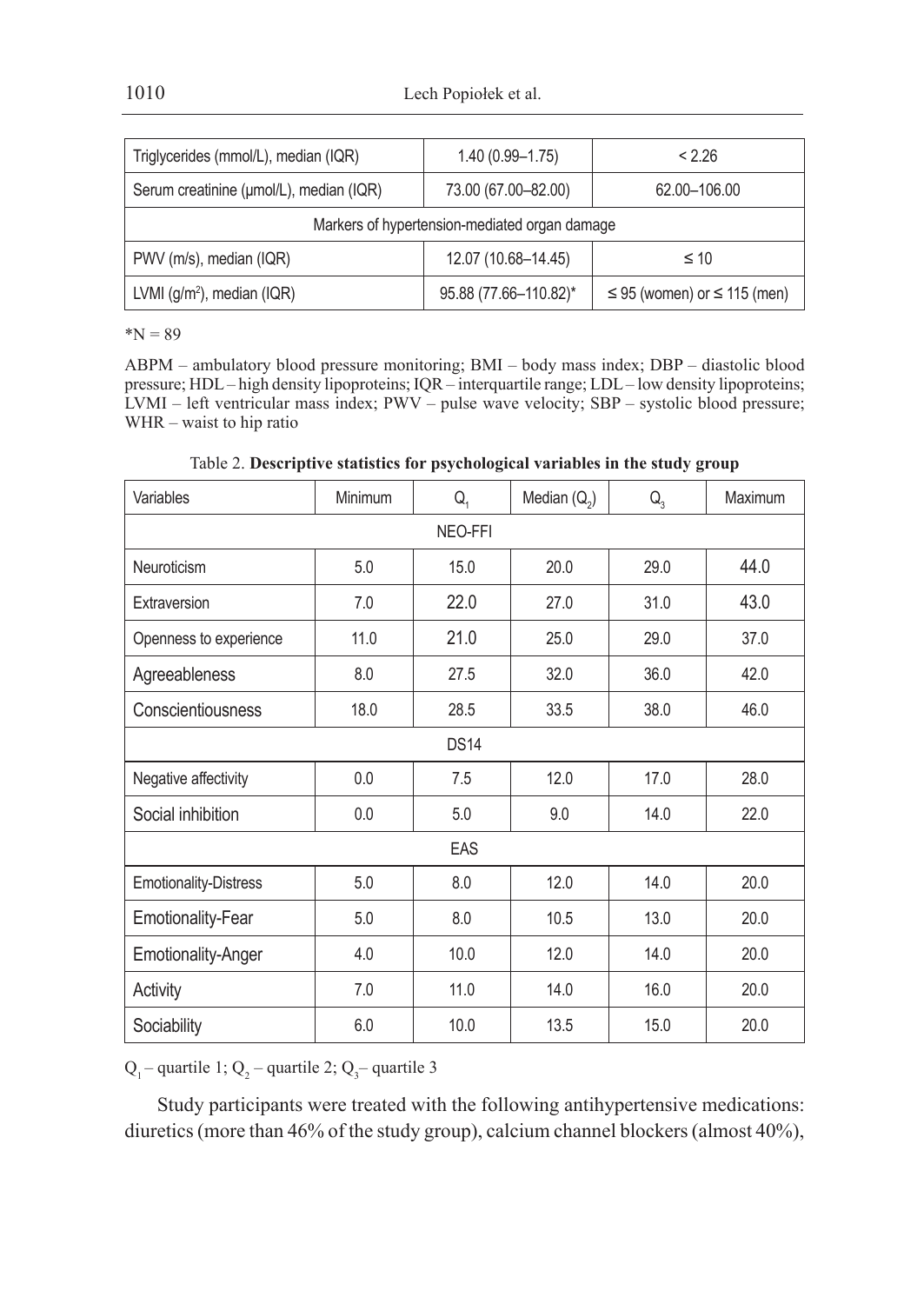angiotensin-converting-enzyme inhibitors (more than 37%), beta-blockers (about 33%), angiotensin II antagonists (almost 19%), and alpha-blockers (more than 8%). All subjects enrolled into the study were treated according to the recent ESC/ESH guidelines for the management of arterial hypertension. In the case of each study participant treatment scheme was adequate to patients' clinical state.

## Correlation analysis

Correlation analysis revealed some significant associations between measured variables. Openness to experience (measured using the NEO-FFI) was negatively correlated with left ventricular mass index  $(r = -0.23; p = 0.034)$ . Pulse wave velocity was negatively correlated with activity level assessed using the EAS 'Activity' scale  $(r = -0.21; p = 0.041).$ 

Pulse wave velocity was linearly associated with patients' age  $(r=0.49; p<0.001)$ . Correlation between LVMI and age was not observed. There was no linear correlation between pulse wave velocity and left ventricular mass index.

# Comparison of patients with normal and increased values of PWV

The median age of patients with high PWV was significantly higher than that of individuals with normal PWV (50 vs. 45;  $p = 0.023$ ). Patients with high PWV were also more often treated with angiotensin-converting-enzyme inhibitors (ACEI) than individuals with normal PWV (40% vs.  $11.11\%$ ;  $p = 0.021$ ). In the case of other variables, that are enumerated in Table 3, there were no significant differences between these two groups of patients.

| Variables                       | Normal PWV<br>$(n = 18)$ | <b>Increased PWV</b><br>$(n = 75)$ | р     | Normal LVMI<br>$(n = 58)$ | <b>Increased LVMI</b><br>$(n = 31)$ | р     |
|---------------------------------|--------------------------|------------------------------------|-------|---------------------------|-------------------------------------|-------|
| Age, years,<br>median (IQR)     | 45 (34 - 50)             | 50 (41-59)                         | 0.023 | 48.5 (41-57)              | 49 (41-57)                          | 0.966 |
| Women, n (%)                    | $9(50.00\%)$             | 37 (49.30%)                        | 0.959 | 32 (55.17%)               | 13 (41.94%)                         | 0.234 |
| Tobacco<br>smoking,<br>n (%)    | 8 (44.44%)               | 39 (52.00%)                        | 0.591 | 30 (51.72%)               | 15 (48.39%)                         | 0.744 |
| $BMI (kg/m2)$ ,<br>median (IQR) | 26.67 (24.15-31.25)      | 28.65 (25.01-31.49)                | 0.789 | 27.86 (24.68-31.20)       | 29.35 (26.04-32.47)                 | 0.089 |

Table 3. **Baseline characteristics of the study group according to normal/high values of PWV and normal/increased LVMI values**

*table continued on the next page*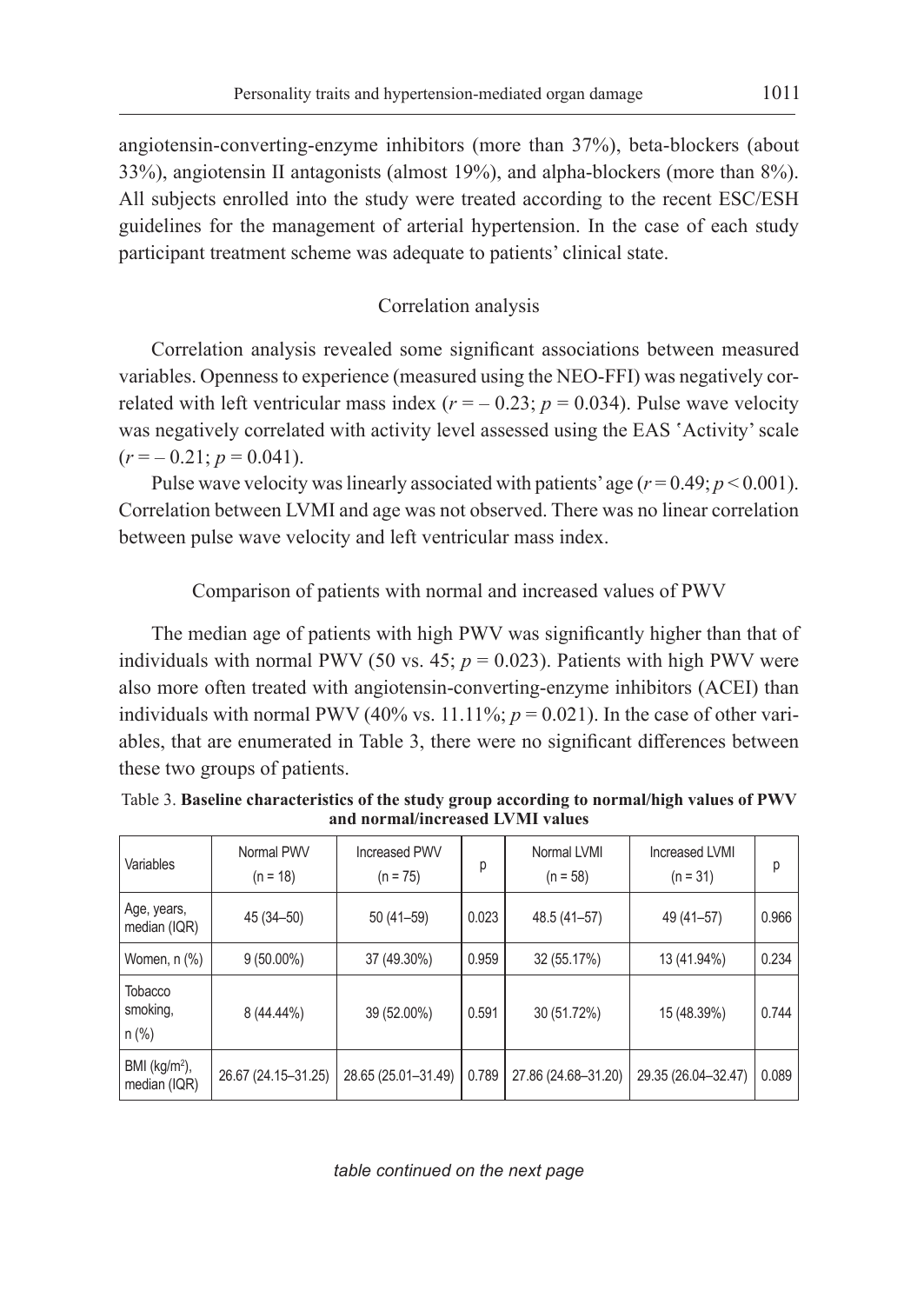| WHR, median<br>(IQR)                                           | $0.92(0.84 - 0.98)$ | $0.93(0.83 - 0.99)$ | 0.953 | $0.91(0.81 - 0.99)$ | $0.95(0.88 - 0.99)$ | 0.466 |  |  |
|----------------------------------------------------------------|---------------------|---------------------|-------|---------------------|---------------------|-------|--|--|
| Blood pressure                                                 |                     |                     |       |                     |                     |       |  |  |
| <b>ABPM SBP</b><br>$(mmHg)$ ,<br>mean (SD)                     | 127.28 (14.85)      | 128.00 (12.23)      | 0.830 | 126.05 (13.16)      | 130.90 (11.86)      | 0.090 |  |  |
| <b>ABPM DBP</b><br>(mmHq),<br>mean (SD)                        | 82.00 (11.54)       | 78.60 (8.50)        | 0.160 | 78.48 (8.36)        | 80.13 (10.98)       | 0.431 |  |  |
| Nocturnal<br>SBP dipping<br>$(mmHg)$ ,<br>median (IQR)         | 11.45 (8.59-14.03)  | 11.01 (7.12-13.71)  | 0.558 | 11.13 (8.54-14.03)  | 10.30 (5.26-13.50)  | 0.226 |  |  |
| Nocturnal<br>DBP dipping<br>$(mmHq)$ ,<br>mean (SD)            | 22.97 (8.27)        | 22.57 (8.68)        | 0.860 | 23.91 (8.41)        | 21.08 (8.62)        | 0.053 |  |  |
|                                                                |                     | Laboratory measures |       |                     |                     |       |  |  |
| Fasting blood<br>glucose<br>(mmol/L).<br>median (IQR)          | $4.83(4.57 - 5.23)$ | 5.18 (4.76-5.82)    | 0.169 | 5.06 (4.57-5.82)    | 5.14 (4.76-5.81)    | 0.458 |  |  |
| HbA1c (%),<br>median (IQR)                                     | $5.50(5.40 - 5.70)$ | $5.60(5.40 - 5.90)$ | 0.329 | 5.55 (5.40-5.80)    | 5.60 (5.40-5.80)    | 0.713 |  |  |
| Total<br>cholesterol<br>(mmol/L),<br>median (IQR)              | $5.05(4.60 - 5.70)$ | $5.30(4.70 - 6.00)$ | 0.636 | $5.35(4.70 - 6.00)$ | 5.25 (4.70-5.90)    | 0.646 |  |  |
| LDL (mmol/L),<br>median (IQR)                                  | $2.85(2.30 - 3.60)$ | $3.00(2.40 - 3.70)$ | 0.910 | $3.10(2.40 - 3.80)$ | $2.90(2.50 - 3.70)$ | 0.927 |  |  |
| HDL (mmol/L),<br>median (IQR)                                  | $1.40(1.11 - 1.70)$ | 1.56 (1.25-1.87)    | 0.347 | 1.58 (1.26-1.92)    | 1.34 (1.17-1.68)    | 0.048 |  |  |
| Triglycerides<br>(mmol/L),<br>median (IQR)                     | 1.26 (0.94-1.61)    | 1.42 (1.00-1.78)    | 0.541 | 1.21 (0.89-1.68)    | $1.59(1.23 - 2.11)$ | 0.019 |  |  |
| Serum<br>creatinine,<br>$(\mu \text{mol/L})$ ,<br>median (IQR) | 75.70 (71.0-83.00)  | 72.00 (67.00-82.00) | 0.137 | 72.50 (67.00-79.00) | 73.00 (68.00-84.00) | 0.309 |  |  |

Data are median values compared using Mann-Whitney U test, mean vales compared using Student's t-test or proportions (%) compared using Chi-squared test

ABPM – ambulatory blood pressure monitoring; ACEI – angiotensin-converting-enzyme inhibitors; ARB – angiotensin II receptor blockers; ASA – acetylsalicylic acid; BMI – body mass index; CCB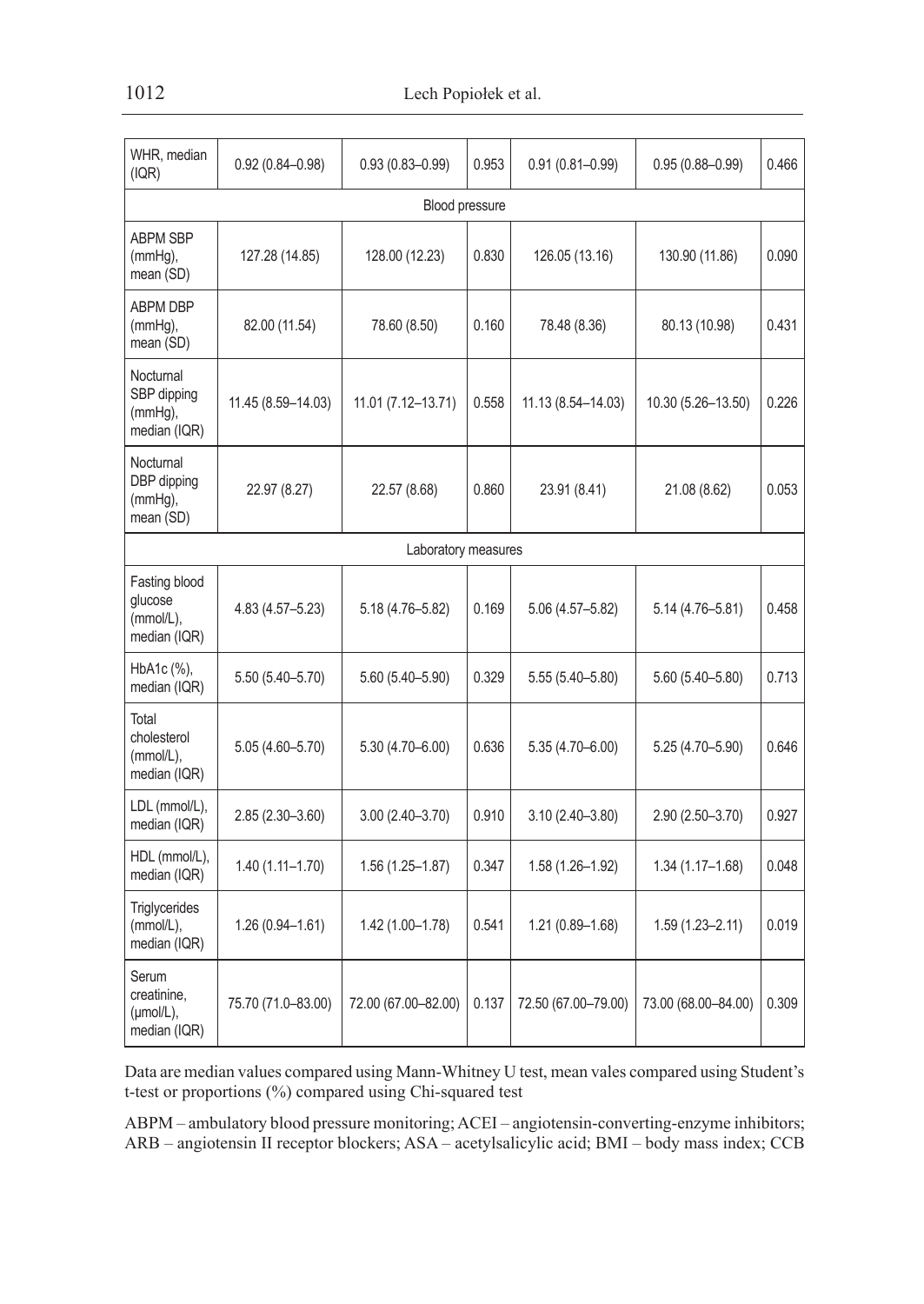– calcium channel blockers; DBP – diastolic blood pressure; HDL – high-density lipoproteins; IQR – interquartile range; LDL – low-density lipoproteins; LVMI – left ventricular mass index; NS – not significant;  $PWV$  – pulse wave velocity;  $\overline{SBP}$  – systolic blood pressure;  $SD$  – standard deviation; WHR – waist to hip ratio

Both SBP and DBP were measured using ABPM.

Patients with normal PWV had significantly higher levels of negative affectivity (DS14), temperamental fear (EAS) and neuroticism (NEO-FFI) than subjects with increased PWV (Table 4). In the case of other psychological variables, no significant differences between these two groups of people were found.

| Table 4. Differences in psychological variables according to normal/high values of PWV and |                              |  |  |
|--------------------------------------------------------------------------------------------|------------------------------|--|--|
|                                                                                            | normal/increased LVMI values |  |  |

| Variables                                  | Normal PWV<br>$(n = 18)$ | <b>Increased PWV</b><br>$(n = 75)$ | р     | Normal LVMI<br>$(n = 58)$ | <b>Increased LVMI</b><br>$(n = 31)$ | р     |
|--------------------------------------------|--------------------------|------------------------------------|-------|---------------------------|-------------------------------------|-------|
| NEO-FFI                                    |                          |                                    |       |                           |                                     |       |
| Neuroticism, median<br>(IQR)               | 27.5 (20.0-34.0)         | 18.0 (15.0-28.0)                   | 0.018 | 20.0 (15.0-28.0)          | 20.0 (15.0-29.0)                    | 0.578 |
| Extraversion.<br>median (IQR)              | 27.0 (22.0-31.0)         | 27.5 (22.0-31.0)                   | 0.824 | 27.0 (22.0-31.0)          | 29.0 (23.0-31.0)                    | 0.543 |
| Openness to<br>experience, median<br>(IQR) | 26.0 (25.0-30.0)         | 24.0 (20.0-29.0)                   | 0.154 | 26.0 (22.0-30.0)          | 23.0 (19.0-27.0)                    | 0.027 |
| Agreeableness,<br>median (IQR)             | 32.0 (28.0-35.0)         | 32.0 (27.0-36.0)                   | 0.733 | 33.0 (30.0-37.0)          | 31.0 (26.0-35.0)                    | 0.053 |
| Conscientiousness.<br>median (IQR)         | 30.5 (29.0-36.0)         | 34.0 (28.0-38.0)                   | 0.388 | 34.0 (30.0-38.0)          | 33.0 (27.0-37.0)                    | 0.506 |
|                                            |                          | <b>DS14</b>                        |       |                           |                                     |       |
| Negative affectivity,<br>median (IQR)      | 17.0 (9.0-22.0)          | $11.5(7.0-16.0)$                   | 0.035 | 12.0 (8.0-17.0)           | $11.5(7.0-17.0)$                    | 0.728 |
| Social inhibition,<br>median (IQR)         | $11.0(6.0-14.0)$         | $8.5(5.0-13.0)$                    | 0.265 | $8.5(5.0-13.0)$           | $9.5(6.0-14.0)$                     | 0.259 |
|                                            |                          | EAS                                |       |                           |                                     |       |
| Emotionality-<br>Distress, median<br>(IQR) | 13.5 (10.0-14.0)         | $11.0 (8.0 - 14.0)$                | 0.153 | $12.0(8.0-14.0)$          | $11.5(8.0-15.0)$                    | 0.733 |
| Emotionality-Fear,<br>median (IQR)         | 13.0 (10.0-16.0)         | $10.0 (8.0 - 13.0)$                | 0.004 | $10.0 (8.0 - 13.0)$       | $11.0(9.0-12.0)$                    | 0.856 |
| Emotionality-Anger,<br>median (IQR)        | 13.0 (10.0-14.0)         | 11.0 (10.0-14.0)                   | 0.162 | 12.0 (10.0-14.0)          | 12.0 (10.0-15.0)                    | 0.700 |

*table continued on the next page*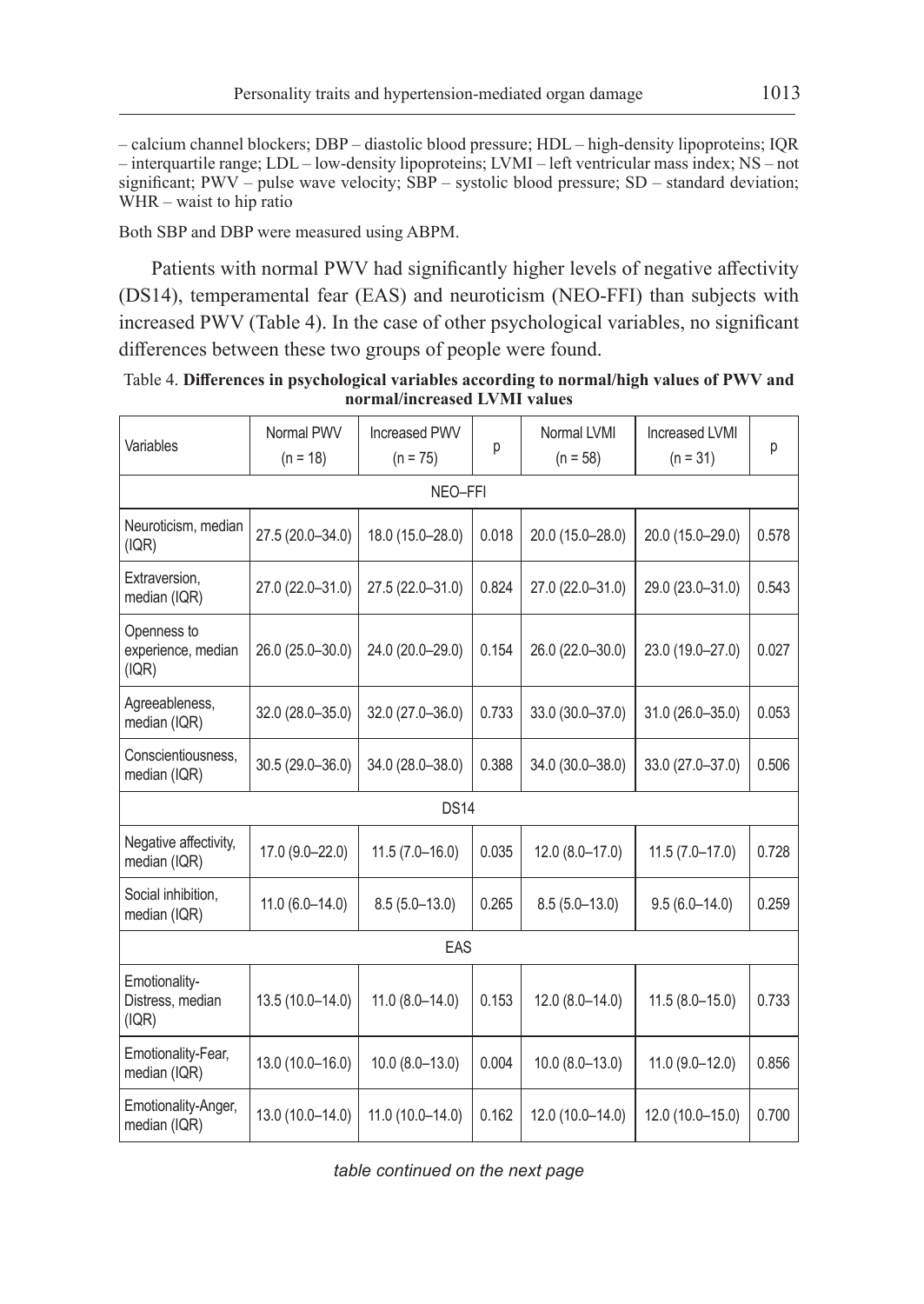| Activity, median<br>(IQR)    |  |  | $15.0(13.0-16.0)$ 13.0 $(11.0-15.0)$ 0.117 14.0 $(11.0-16.0)$ 13.5 $(12.0-15.0)$ 0.901  |  |
|------------------------------|--|--|-----------------------------------------------------------------------------------------|--|
| Sociability, median<br>(IQR) |  |  | $14.0(12.0-15.0)$   13.0(10.0-15.0)   0.703   13.5(11.0-15.0)   12.0(10.0-15.0)   0.568 |  |

Data are median values compared using Mann-Whitney U test.

IQR – interquartile range; LVMI – left ventricular mass index; NS – not significant; PWV – pulse wave velocity

#### Comparison of patients with normal and increased values of LVMI

Comparative analysis showed no significant differences between patients with increased LVMI and subjects with normal LVMI in the distribution of majority of variables listed in Table 3. People with high left ventricular hypertrophy had significantly higher average levels of triglycerides (medians: 1.59 vs. 1.21 mmol/L;  $p = 0.020$ ) and significantly lower average levels of HDL (medians: 1.34 vs. 1.58) mmol/L;  $p = 0.048$ ) than patients with normal LVMI. The proportion of subjects treated with diuretics and the proportion of individuals treated with ACEI were significantly higher in the case of patients with increased LVMI in comparison to patients with normal LVMI (61.29% vs. 29.31%; *p* = 0.003 and 48.39% vs. 25.86%;  $p = 0.032$ ).

Subjects with normal LVMI scored significantly higher than study participants with left ventricular hypertrophy in the NEO-FFI 'Openness to experience' scale. There were no significant differences between these two groups of patients in scales: NEO-FFI 'Neuroticism', NEO-FFI 'Extraversion', NEO-FFI 'Conscientiousness', NEO-FFI 'Agreeableness', and in all DS14 and EAS scales (Table 4).

## The prevalence of type D personality in the study group

37 patients (39.78% of the study group) were initially diagnosed with type D personality using the DS14 scale (it is important to notice that final diagnosis must be based on thorough interview, and not on the basis of screening test). No significant differences in the prevalence of type D personality were found between subjects with normal and high PWV and between individuals with normal and increased LVMI.

## **Discussion**

The following relationships were found during the study:

(1) High PWV values were associated with low EAS 'Activity' scale scores.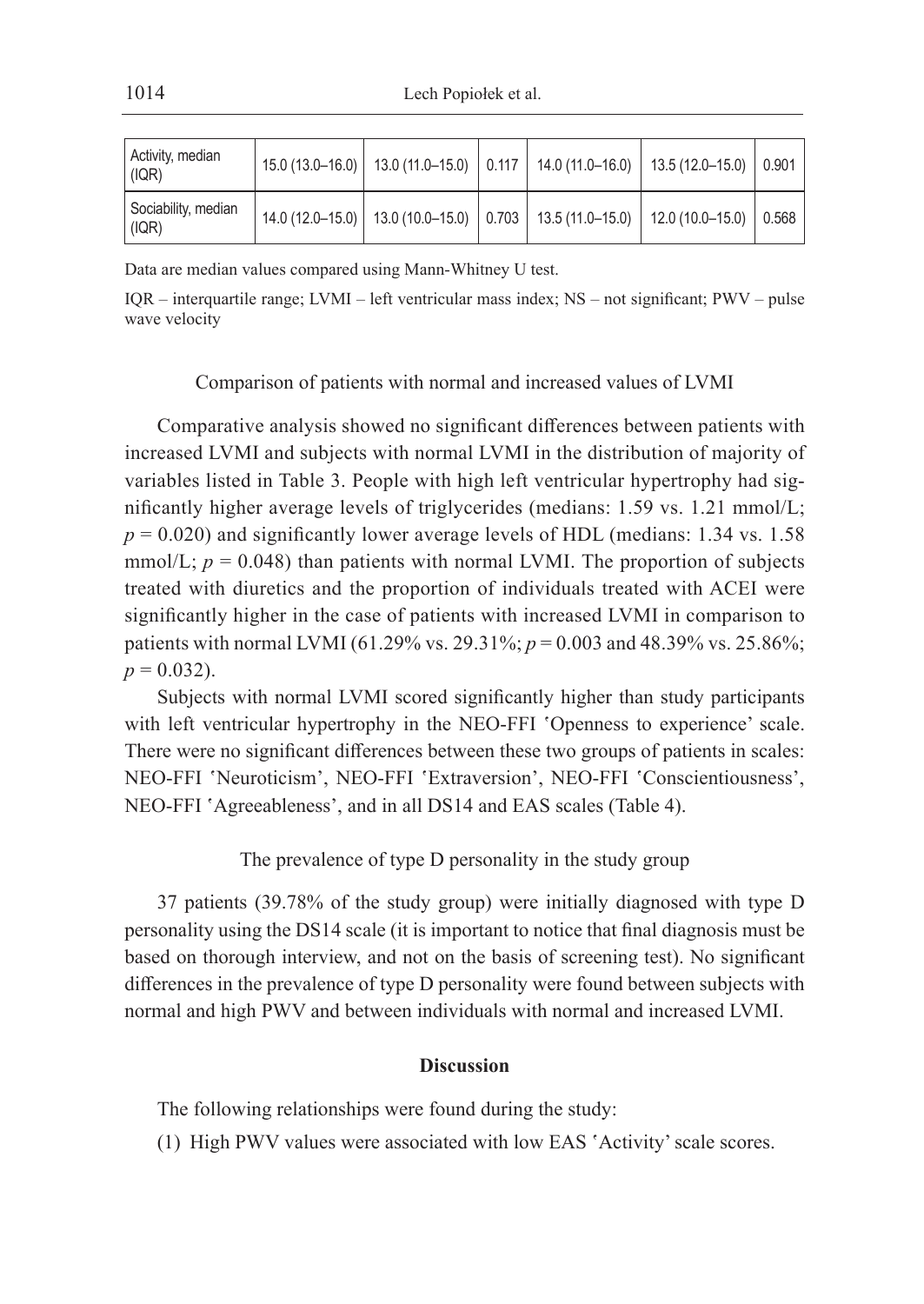- (2) High LVMI values were associated with low levels of 'Openness to experience' measured by the NEO-FFI.
- (3) Hypertensive patients with normal PWV values scored significantly higher than subjects with hypertension and arterial stiffness in the following scales: DS14 'Negative affectivity', EAS 'Emotionality-Fear' and NEO-FFI 'Neuroticism'.
- (4) Individuals with normal LVMI values scored significantly higher than subjects with left ventricular hypertrophy in the NEO-FFI 'Openness to experience' scale.
- (5) There were no statistically significant differences in the prevalence of type D personality between hypertensive patients with normal and high PWV values.
- (6) The prevalence of type D personality in the study group was not significantly different between patients with normal LVMI values and subjects with left ventricular hypertrophy.

The first result should be interpreted carefully due to the low reliability of the EAS 'Activity' scale in our study group. The observed relationship between pulse wave velocity and the EAS 'Activity' scale scores may be at least partially mediated by physical activity level. Some studies show that subjects with higher temperamental activity level prefer pastimes that involve physical activity [33]. They exercise more than other people and they are less likely to develop arterial stiffness. This line of thought is supported by results of many different studies, which show that physical exercise may improve arterial stiffness [34].

In our opinion, the link between openness to experience and LVMI values may be understood by a reference to a study by Williams et al. [35], according to whom individuals with high levels of this personality trait have lower blood pressure reactivity than other people. At the same time, there is some evidence that blood pressure hyper-reactivity may be linked to left ventricular hypertrophy [36]. These findings combined suggest that lower blood pressure reactivity (associated with higher openness to experience) may be linked to lower tendency towards left ventricular hypertrophy. It is important to note that the abovementioned result of this study should be interpreted carefully due to the low value of Cronbach's alpha in the case of the NEO-FFI 'Openness to experience' scale in the study group.

The third finding is surprising because there is a large body of evidence that high levels of negative affectivity, fear (as one of temperamental dimensions) and neuroticism may contribute to the development of different somatic diseases [e.g., 12, 13, 37–39]. However, there are also studies which show that higher levels of neuroticism may be associated with some health benefits. In 2013, American researchers revealed that higher levels of neuroticism (accompanied by higher levels of conscientiousness)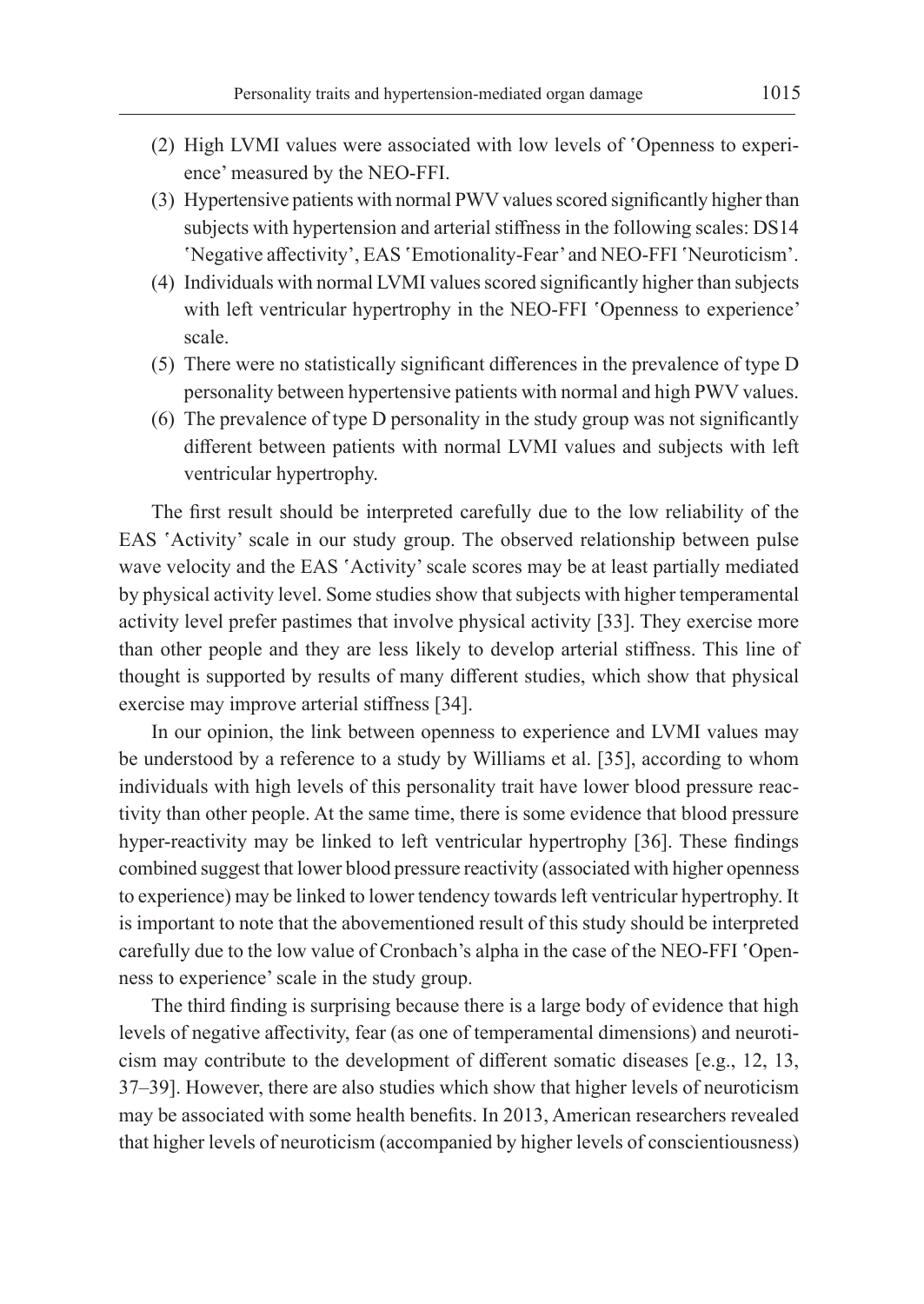may be related to lower blood levels of pro-inflammatory interleukin 6 [40]. Nine years earlier, Canadian researchers showed that higher neuroticism may be associated with lower heart rate and lower levels of serum norepinephrine during an aversive challenge [41]. Unfortunately, during our research we were not able to find convincing studies focused on health benefits related to high levels of negative affectivity and high levels of temperamental fear. However, since neuroticism, negative affectivity and fear as the temperamental trait are closely related constructs, we may assume that increased negative affectivity and increased temperamental fear may also have some positive impact on patients' health. In our opinion the mechanism behind observed differences in negative affectivity, temperamental fear and neuroticism in the study group is very simple. Patients who score high in these three scales are more concerned about their health than other people. That is why they quickly seek for medical advice when they detect any health problems. Consequently, they may be diagnosed with HT at early stage of disease, they may start treatment early and they may develop less advanced hypertension-mediated organ damage than other people.

The fourth result stays in line with the second finding. In our opinion, observed differences in openness to experience level between subjects with and without left ventricular hypertrophy should be attributed to blood pressure reactivity.

This fifth finding and sixth result should be interpreted carefully due to a small sample size (e.g., there were only 8 people suspected of type D personality and normal values of PWV). It is also important to remember that in statistical methods used in this study the absence of evidence for differences between the analyzed groups is not evidence of their absence [42].

Psychological testing using the DS14 scale suggested that type D personality may be found in 37 participants (39.87% of the study population). This result is not surprising because different studies show that the prevalence of type D personality among hypertensive patients ranges between 30.7% [43] and 53% [14].

This study has some limitations. First, it was conducted among patients from a single outpatient clinic, so the results cannot be easily generalized to the population of patients with arterial hypertension. Second – it was designed as cross-sectional study, so we were not able to assess the direction of causality between measured variables. Third – some findings of this study should be interpreted carefully due to the low reliability of four scales (NEO-FFI 'Openness to experience', EAS 'Emotionality-Anger', EAS 'Activity' and EAS 'Sociability') in our study group. And last, but not least – because of the small sample size we were not able to perform methodologically correct subgroup analysis according to patients' age, sex and treatment scheme.

The findings of our study suggest that there are significant differences in personality traits between hypertensive patients with and without hypertension-mediated organ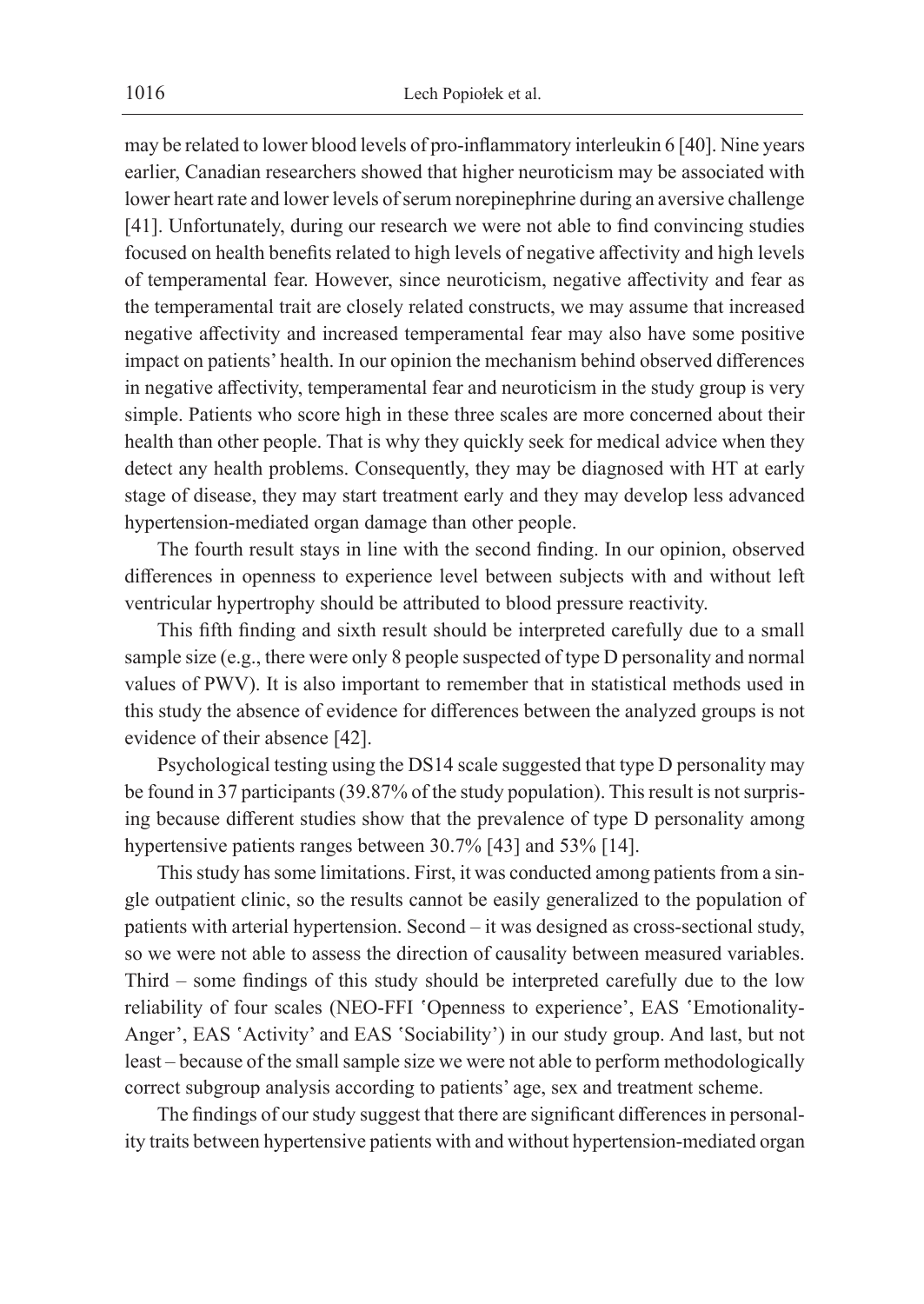damage. However, it is important to notice that all of the abovementioned outcomes should be treated as preliminary and should be confirmed in further studies.

## **Conclusions**

- 1. Patients with hypertension-mediated vascular damage had lower levels of neuroticism, negative affectivity and temperamental fear than hypertensive subjects without vascular damage.
- 2. Study participants with hypertension-mediated cardiac damage (left ventricular hypertrophy) had lower levels of openness to experience than hypertensive persons without cardiac damage.

## **References**

- 1. Mancia G, Fagard R, Narkiewicz K, Redón J, Zanchetti A, Böhm M et al. *2013 ESH/ESC Guidelines for the management of arterial hypertension: The Task Force for the management of arterial hypertension of the European Society of Hypertension (ESH) and of the European Society of Cardiology (ESC)*. Eur. Heart J. 2013; 34(28): 2159–2219.
- 2. Nadar SK, Tayebjee MH, Messerli F, Lip GY. *Target organ damage in hypertension: Pathophysiology and implications for drug therapy*. Curr. Pharm. Des. 2006; 12(13): 1581–1592.
- 3. Blacher J, Asmar R, Djane S, London GM, Safar ME. *Aortic pulse wave velocity as a marker of cardiovascular risk in hypertensive patients*. Hypertension 1999; 33(5): 1111–1117.
- 4. Levy D, Anderson KM, Savage DD, Kannel WB, Christiansen JC, Castelli WP. *Echocardiographically detected left ventricular hypertrophy: Prevalence and risk factors. The Framingham Heart Study*. Ann. Intern. Med. 1988; 108(1): 7–13.
- 5. Park W, Park H-Y, Lim K, Park J. *The role of habitual physical activity on arterial stiffness in elderly individuals: A systematic review and meta-analysis*. J. Exerc. Nutr. Biochem. 2017; 21(4): 16–21.
- 6. Elewa U, Fernandez-Fernandez B, Alegre R, Sanchez-Niño MD, Mahillo-Fernández I, Perez-Gomez MV et al. *Modifiable Risk Factors for Increased Arterial Stiffness in Outpatient Nephrology*. Aguilera AI, editor. PLoS One 2015; 10(4): e0123903.
- 7. Lee HB, Offidani E, Ziegelstein RC, Bienvenu OJ, Samuels J, Eaton WW et al. *Five-factor model personality traits as predictors of incident coronary heart disease in the community: A 10.5-year cohort study based on the Baltimore epidemiologic catchment area follow-up study*. Psychosomatics 2014; 55(4): 352–361.
- 8. Denollet J, Sys SU, Stroobant N, Rombouts H, Gillebert TC, Brutsaert DL. *Personality as independent predictor of long-term mortality in patients with coronary heart disease*. Lancet 1996; 347(8999): 417–421.
- 9. Atroszko PA, Kowalczyk J, Kowalczyk W. *Emotion-related personality traits in hypertensive patients – Pilot study*. Arter. Hypertens. 2013; 17(1): 30–37.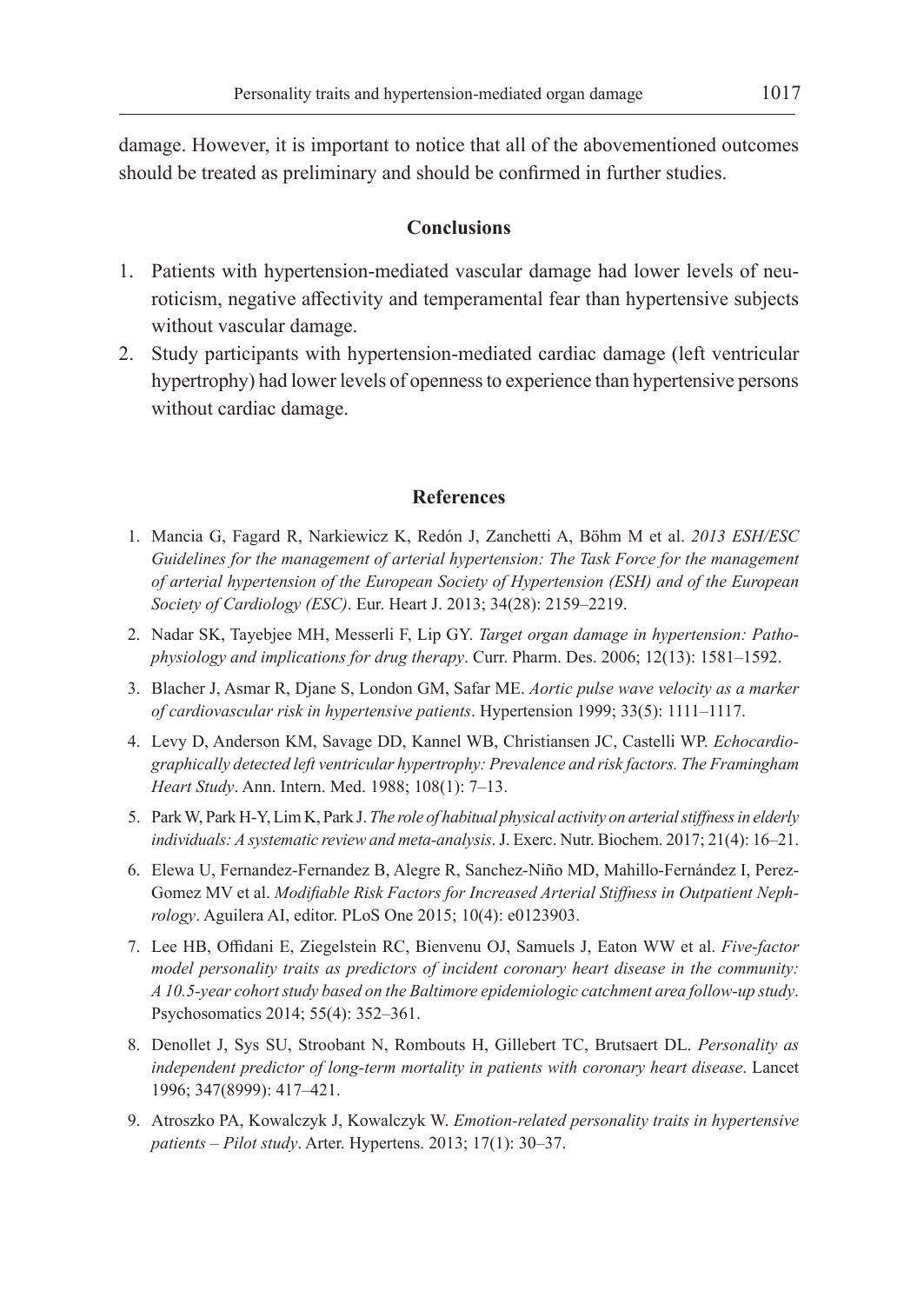- 10. Schacter DL, Gilbert DT, Wegner DM. *Psychology*. 2nd ed. New York, NY: Worth Publishers; 2011.
- 11. Zawadzki B. *Inwentarz osobowości NEO-FFI Paula T. Costy Jr i Roberta R. McCrae: adaptacja polska: podręcznik*. Warsaw: Psychological Test Laboratory of the Polish Psychological Association; 2010.
- 12. Sutin AR, Costa PT, Uda M, Ferrucci L, Schlessinger D, Terracciano A. *Personality and metabolic syndrome*. Age (Dordr.) 2010; 32(4): 513–519.
- 13. Einvik G, Dammen T, Namtvedt SK, Hrubos-Strøm H, Randby A, Kristiansen HA et al. *Type D personality is associated with increased prevalence of ventricular arrhythmias in community-residing persons without coronary heart disease*. Eur. J. Prev. Cardiol. 2014; 21(5): 592–600.
- 14. Denollet J. *DS14: Standard assessment of negative affectivity, social inhibition, and Type D personality*. Psychosom. Med. 2005; 67(1): 89–97.
- 15. Saudino KJ. *Behavioral genetics and child temperament*. J. Dev. Behav. Pediatr. 2005; 26(3): 214–223.
- 16. Oniszczenko W. *Kwestionariusz temperamentu EAS Arnolda H. Bussa i Roberta Plomina: wersje dla dorosłych i dla dzieci: adaptacja polska: podręcznik*. Warsaw: Psychological Test Laboratory of the Polish Psychological Association; 1997.
- 17. Pulkki-Råback L, Puttonen S, Elovainio M, Raitakari OT, Juonala M, Keltikangas-Jarvinen L. *Adulthood EAS-temperament and carotid artery intima-media thickness: The Cardiovascular Risk in Young Finns study*. Psychol. Health 2011; 26(1): 61–75.
- 18. Ginting H, Ven van de M, Becker ES, Näring G. *Type D personality is associated with health behaviors and perceived social support in individuals with coronary heart disease*. J. Health Psychol. 2016; 21(5): 727–737.
- 19. Vollrath ME, Torgersen S, Torgersen L. *Associations of children's Big Five personality with eating behaviors*. BMC Res. Notes. 2018; 11(1): article number 654 (2019). https://bmcresnotes. biomedcentral.com/articles/10.1186/s13104-018-3768-9 (retrieved: 20.02.2019).
- 20. Song M, Corwyn RF, Bradley RH, Lumeng JC. *Temperament and physical activity in childhood*. J. Phys. Act. Health 2017; 14(11): 837–844.
- 21. Kern ML, Friedman HS. *Personality and pathways of influence on physical health*. Soc. Personal. Psychol. Compass. 2011; 5(1): 76–87.
- 22. Perelli-Harris B, Hoherz S, Addo F, Lappegård T, Evans A, Sassler S et al. *Do marriage and cohabitation provide benefits to health in mid-life? The role of childhood selection mechanisms and partnership characteristics across countries*. Popul. Res. Policy Rev. 2018; 37(5): 703–728.
- 23. Asendorpf JB, Wilpers S. *Personality effects on social relationships*. J. Pers. Soc. Psychol. 1998; 74(6): 1531–1544.
- 24. Holt-Lunstad J, Smith TB, Layton JB. *Social relationships and mortality risk: A meta-analytic review*. Brayne C, editor. PLoS Med. 2010; 7(7): e1000316.
- 25. Sutin AR, Terracciano A, Deiana B, Naitza S, Ferrucci L, Uda M et al. *High neuroticism and low conscientiousness are associated with interleukin-6*. Psychol. Med. 2010; 40(9): 1485–1493.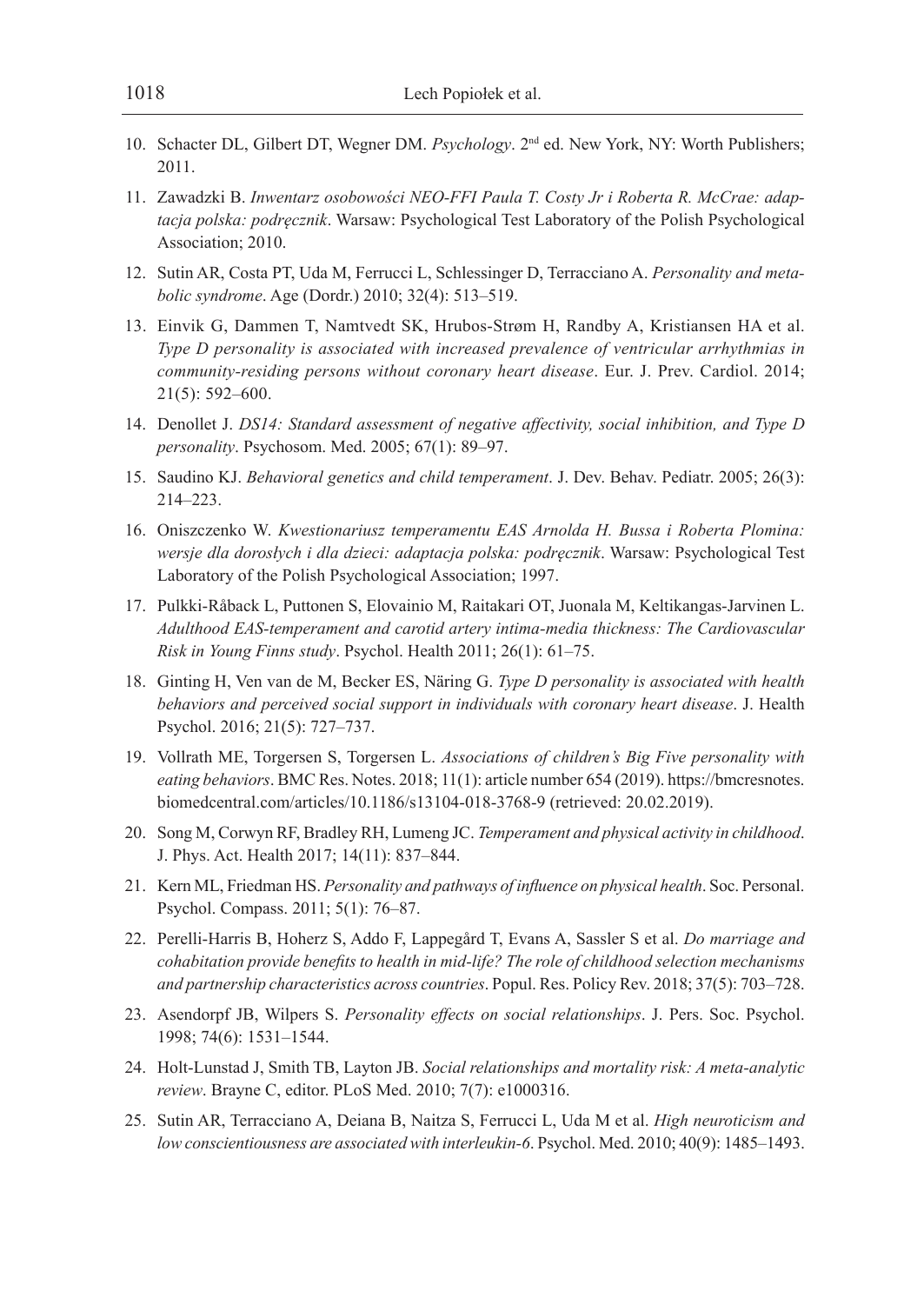- 26. Denollet J, Vrints CJ, Conraads VM. *Comparing Type D personality and older age as correlates of tumor necrosis factor-alpha dysregulation in chronic heart failure*. Brain Behav. Immun. 2008; 22(5): 736–743.
- 27. Morillas P, de Andrade H, Castillo J, Quiles J, Bertomeu-González V, Cordero A et al. *Inflammation and apoptosis in hypertension. Relevance of the extent of target organ damage*. Rev. Esp. Cardiol. (Engl. Ed.) 2012; 65(9): 819–825.
- 28. Lang RM, Bierig M, Devereux RB, Flachskampf FA, Foster E, Pellikka PA et al. *Recommendations for chamber quantification*. Eur. J. Echocardiogr. 2006; 7(2): 79–108.
- 29. Van Bortel LM, Laurent S, Boutouyrie P, Chowienczyk P, Cruickshank JK, De Backer T et al. *Expert consensus document on the measurement of aortic stiffness in daily practice using carotid-femoral pulse wave velocity*. J. Hypertens. 2012; 30(3): 445–448.
- 30. Safar M. *Arteries in clinical hypertension*. Philadelphia: Lippinott-Raven; 1996.
- 31. Juczyński Z, Ogińska-Bulik N, Polish Psychological Association, Psychological Test Laboratory. *Narzędzia pomiaru stresu i radzenia sobie ze stresem*. Warszawa: Psychological Test Laboratory of the Polish Psychological Association; 2012.
- 32. Pisula E, Kawa R, Danielewicz D, Pisula W. *The Relationship between temperament and autistic traits in a non-clinical students sample*. Pavlova MA, editor. PLoS One 2015; 10(4): e0124364.
- 33. Janssen JA, Kolacz J, Shanahan L, Gangel MJ, Calkins SD, Keane SP et al. *Childhood temperament predictors of adolescent physical activity*. BMC Public Health 2017; 17(1): 8.
- 34. Ashor AW, Lara J, Siervo M, Celis-Morales C, Mathers JC. *Effects of exercise modalities on arterial stiffness and wave reflection: A systematic review and meta-analysis of randomized controlled trials*. PloS One 2014; 9(10): e110034.
- 35. Williams PG, Rau HK, Cribbet MR, Gunn HE. *Openness to experience and stress regulation*. J. Res. Personal. 2009; 43(5): 777–784.
- 36. Kaneda R, Kario K, Hoshide S, Umeda Y, Hoshide Y, Shimada K. *Morning blood pressure hyperreactivity is an independent predictor for hypertensive cardiac hypertrophy in a communitydwelling population*. Am. J. Hypertens. 2005; 18(12): 1528–1533.
- 37. Warmuz-Stangierska I, Baszko-Błaszyk D, Sowiński J. *Emotions and features of temperament in patients with Addison's disease*. Endokrynol. Pol. 2010; 61(1): 90–92.
- 38. Brickman AL, Yount SE, Blaney NT, Rothberg ST, De-Nour AK. *Personality traits and longterm health status. The influence of neuroticism and conscientiousness on renal deterioration in type-1 diabetes*. Psychosomatics 1996; 37(5): 459–468.
- 39. Drossman DA, Leserman J, Li Z, Keefe F, Hu YJ, Toomey TC. *Effects of coping on health outcome among women with gastrointestinal disorders*. Psychosom. Med. 2000; 62(3): 309–317.
- 40. Turiano NA, Mroczek DK, Moynihan J, Chapman BP. *Big 5 personality traits and interleukin-6: Evidence for "healthy Neuroticism" in a US population sample*. Brain Behav. Immun. 2013; 28: 83–89.
- 41. LeBlanc J, Ducharme MB, Thompson M. *Study on the correlation of the autonomic nervous system responses to a stressor of high discomfort with personality traits*. Physiol. Behav. 2004; 82(4): 647–652.